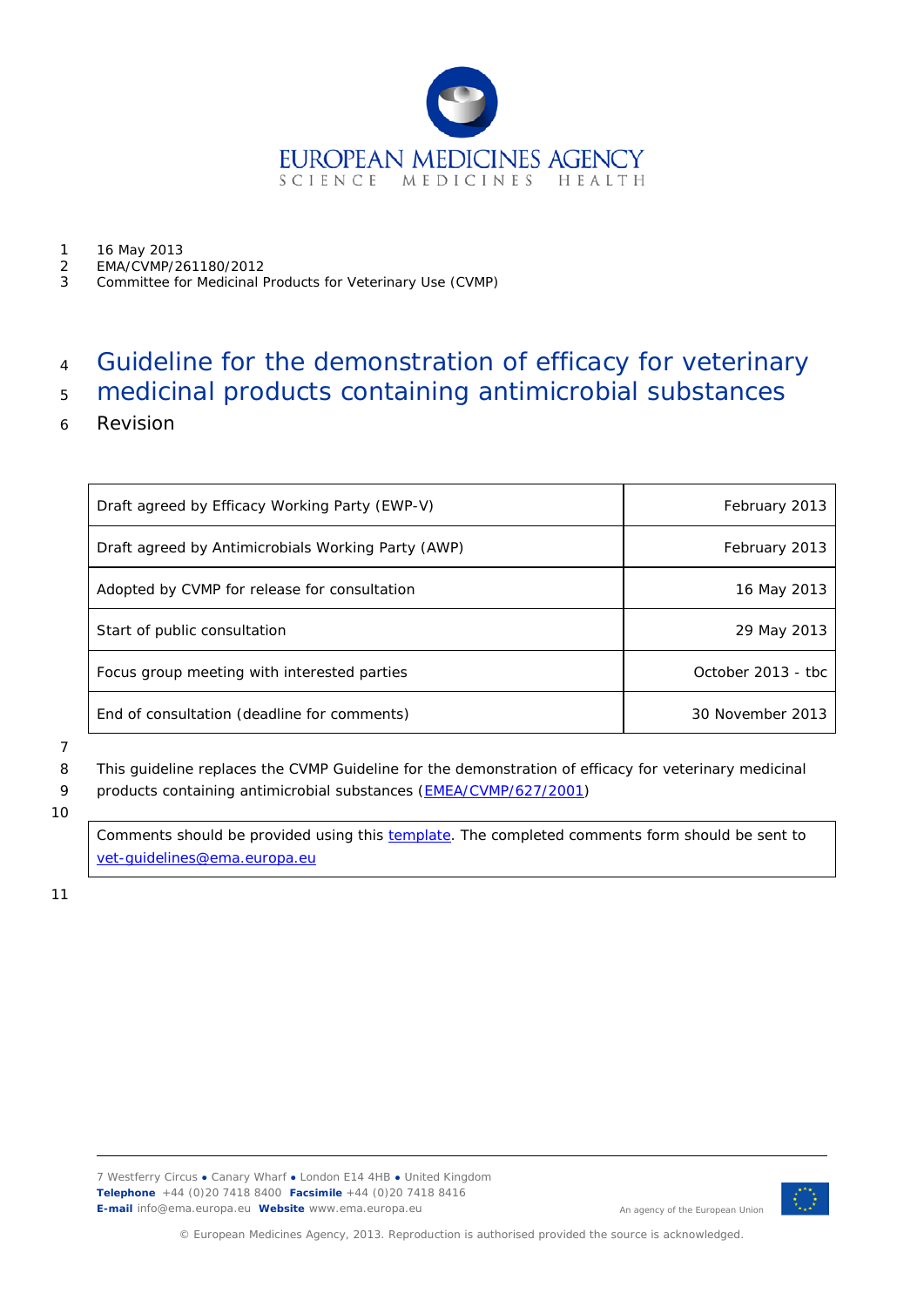# 12 Guideline for the demonstration of efficacy for veterinary

medicinal products containing antimicrobial substances

# **Table of contents**

| 15                                     |                                                                              |
|----------------------------------------|------------------------------------------------------------------------------|
| 16                                     |                                                                              |
| 17                                     |                                                                              |
| 18                                     |                                                                              |
| 19                                     |                                                                              |
| 20<br>21<br>22                         |                                                                              |
| 23<br>24<br>25<br>26<br>27             | 5.4. Minimum Bacterial Concentration (MBC) and kinetics of bacterial killing |
| 28                                     |                                                                              |
| 29<br>30<br>31<br>32<br>33<br>34<br>35 |                                                                              |
| 36<br>37                               |                                                                              |
| 38<br>39<br>40<br>41                   |                                                                              |
| 42                                     |                                                                              |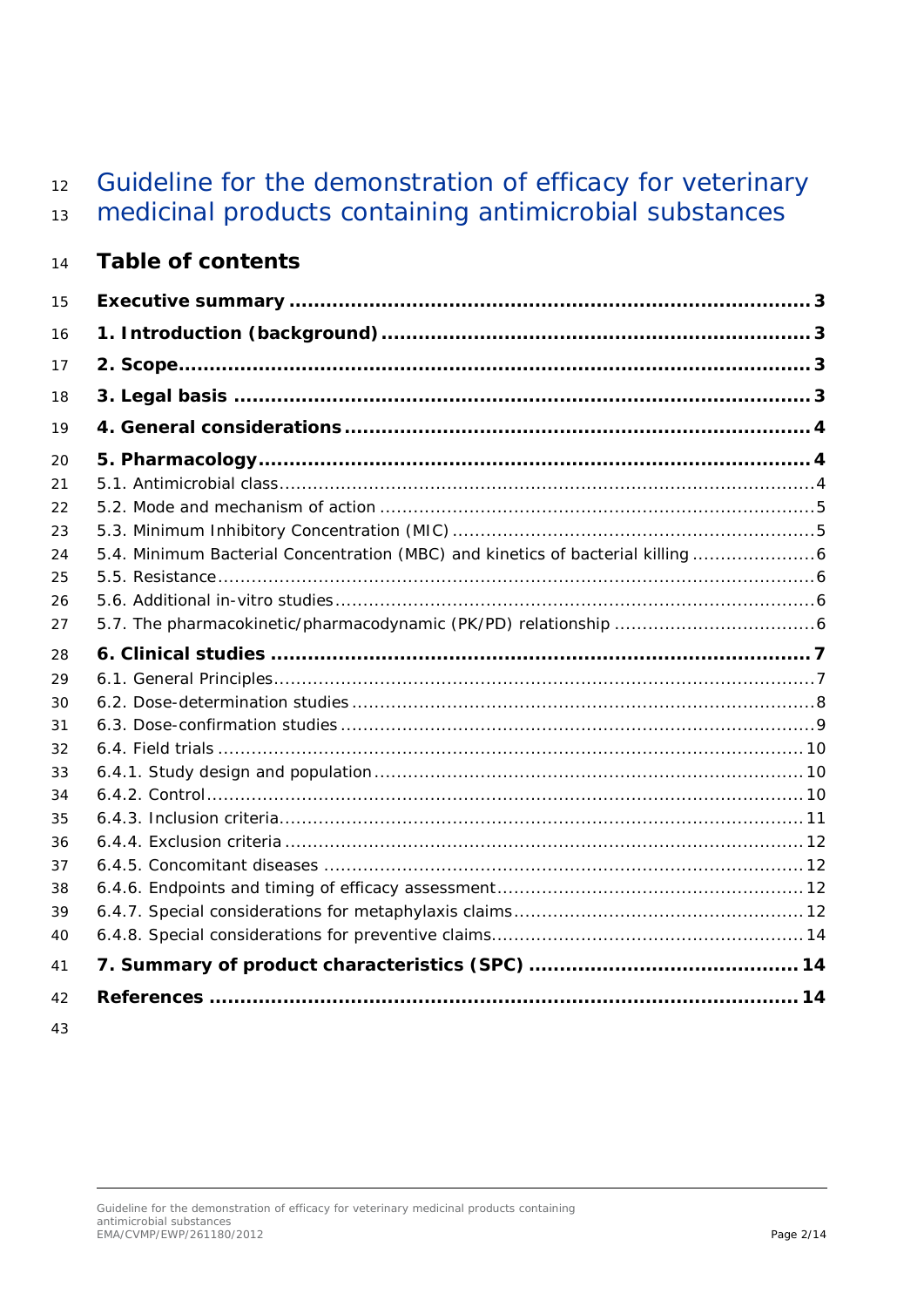### <span id="page-2-0"></span>**Executive summary**

This guideline provides recommendations for the design and conduct of pre-clinical and clinical studies

46 to support clinical efficacy for an antimicrobial<sup>[1](#page-2-4)</sup> veterinary medicinal product. Appropriate methods to

identify and describe the pharmacology of the active substance in relation to the target bacteria are

presented and important aspects to consider for justifying the use of a certain active substance for a

particular indication are outlined. Advice regarding study design, selection of comparator and efficacy

- endpoints is given for the purpose of gaining conclusive study results for the intended claim which
- could be treatment, treatment and metaphylaxis, or prevention.

# <span id="page-2-1"></span>**1. Introduction (background)**

The objective of this guideline is to specify the data required to demonstrate the therapeutic efficacy of

a veterinary medicinal product (VMP) containing an antimicrobial agent for (a) given indication(s) using

an appropriate therapeutic regimen. Thus, the following sections provide guidance on the essential

topics which the applicant should cover in order to demonstrate efficacy i.e. pharmacodynamics

(including resistance mechanisms), pharmacokinetics and clinical trials. In the context of this guideline

an antimicrobial is defined as a substance primarily acting against bacteria.

# <span id="page-2-2"></span>**2. Scope**

- This guideline applies to antimicrobial substances used in veterinary medicines for all routes of
- administration and to all pharmaceutical forms. For antimicrobials intended for intramammary
- administration the Guideline for the Conduct of Efficacy Studies for Intramammary Products for Use in
- Cattle (EMEA/CVMP/344/99) should also be considered. For fixed combinations please see also the
- CVMP Guideline on pharmaceutical Fixed Combination Products (EMEA/CVMP/83804/2005).
- This guideline applies to all new applications for marketing authorisations for veterinary medicinal
- products containing new antimicrobial substances or antimicrobial substances contained in veterinary
- products already authorised such as variations or extensions to include new indications or a new target
- species. The guideline does not address applications for generic products when according to current
- legislation efficacy studies for those applications are not required.
- The guideline does not apply to products containing an antimicrobial agent if the indication is not for
- combating a bacterial infection. However, for such products safety issues like development of
- resistance needs to be addressed as outlined in this and other relevant guidelines.

# <span id="page-2-3"></span>**3. Legal basis**

j

- This Guideline replaces the current CVMP Guideline for the demonstration of efficacy for veterinary
- medicinal products containing antimicrobial substances [\(EMEA/CVMP/627/2001\)](http://www.ema.europa.eu/docs/en_GB/document_library/Scientific_guideline/2009/10/WC500004492.pdf), and should be read in
- conjunction with Directive 2001/82/EC, as amended. Applicants should also refer to other relevant
- European and VICH guidelines, including those listed in the reference list of this document.

<span id="page-2-4"></span> Antimicrobial agent: A naturally occurring, semi-synthetic or synthetic substance that exhibits antimicrobial activity (kill or inhibit the growth of micro-organisms) at concentrations attainable *in vivo*. Antiparasitics and substances classed as disinfectants or antiseptics are excluded from this definition (OIE Terrestrial Animal Health Code definition). In the context of this guideline the focus is on compounds acting against bacteria.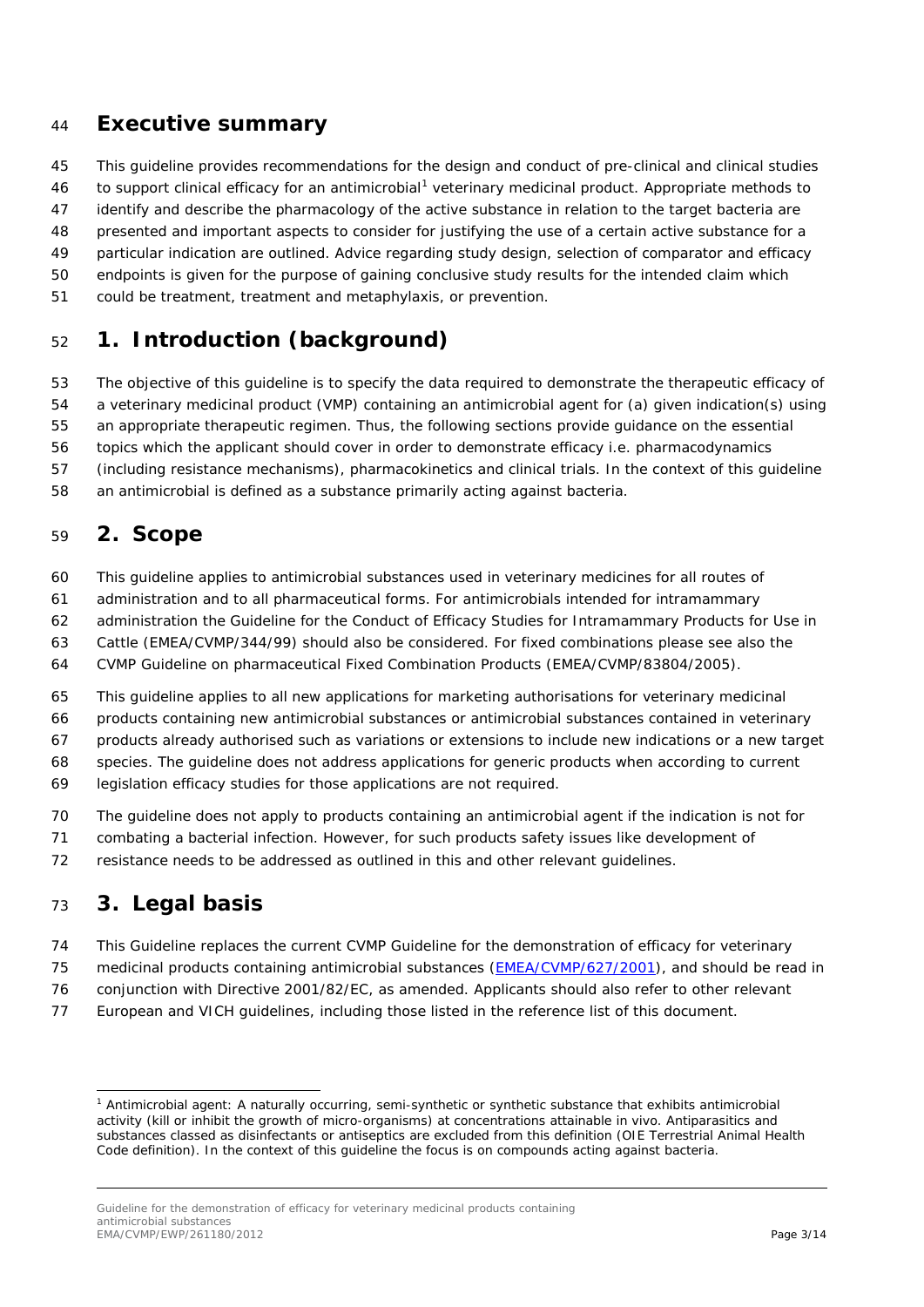# <span id="page-3-0"></span>**4. General considerations**

 Antimicrobials are powerful tools, fundamental to combat bacterial infections in animals. However, all 80 use will inevitably select for antimicrobial resistance. Thus it is vital that all unnecessary or inadequate use is avoided, in order to prolong the time period during which the compound in the proposed dose will remain effective. In addition, potential risks to public health need to be considered.

- The following is to be specifically addressed in order to justify the need/s and selection of an antimicrobial in relation to the indication investigated in the clinical development program:
- 85 The indication should be justified. Use of antimicrobials for treatment of mild and transient infections that will resolve independent of treatment will be questioned. In case of multi-factorial diseases, efforts should be made to describe the expected contribution from the antimicrobial 88 treatment and studies should be designed considering where and when there is a place for an 89 antimicrobial in the treatment strategy.
- The target population for therapy should be well defined and possible to identify under field conditions. The study population in field trials should reflect the intended target population for therapy.
- Official guidance on preferred choices of antimicrobials to be used and those to be reserved for 94 certain conditions such as CVMP recommendations<sup>[2](#page-3-3)</sup> (when available) should be considered when taking decisions on which populations to include in the studies. For example, fluoroquinolones and third and fourth generation cephalosporins are recommended to be used only in cases that have responded poorly or are expected to respond poorly to other antimicrobials and this limits the target population for these classes.
- The dose, the dosing interval and the number of administrations of the antimicrobial product should always be justified by considering the pharmacodynamic/pharmacokinetic (PK/PD) relationship, if established, as well as the severity of the disease. To avoid unnecessary exposure to antimicrobials (and thus unnecessary selection pressure for resistant bacteria), the duration of exposure should not be longer than necessary to accomplish the desired outcome.

# <span id="page-3-1"></span>**5. Pharmacology**

- The pharmacokinetic and pharmacodynamic properties of the active moiety should be adequately documented.
- For the conduct of pharmacokinetic studies please see the CVMP Guideline on conduct of
- pharmacokinetic studies in target animal species (EMEA/CVMP/133/99). Studies on pharmacodynamics
- should be performed according to validated and internationally accepted methods, and according to
- Good Laboratory Practice (GLP), when applicable. Data requirements are detailed below.

#### <span id="page-3-2"></span>*5.1. Antimicrobial class*

- The antimicrobial class should be stated.
	- j

<span id="page-3-3"></span>[http://www.ema.europa.eu/ema/index.jsp?curl=pages/regulation/general/general\\_content\\_000384.jsp&mid=WC0b](http://www.ema.europa.eu/ema/index.jsp?curl=pages/regulation/general/general_content_000384.jsp&mid=WC0b01ac058002dd37%23Antimicrobials) [01ac058002dd37#Antimicrobials](http://www.ema.europa.eu/ema/index.jsp?curl=pages/regulation/general/general_content_000384.jsp&mid=WC0b01ac058002dd37%23Antimicrobials)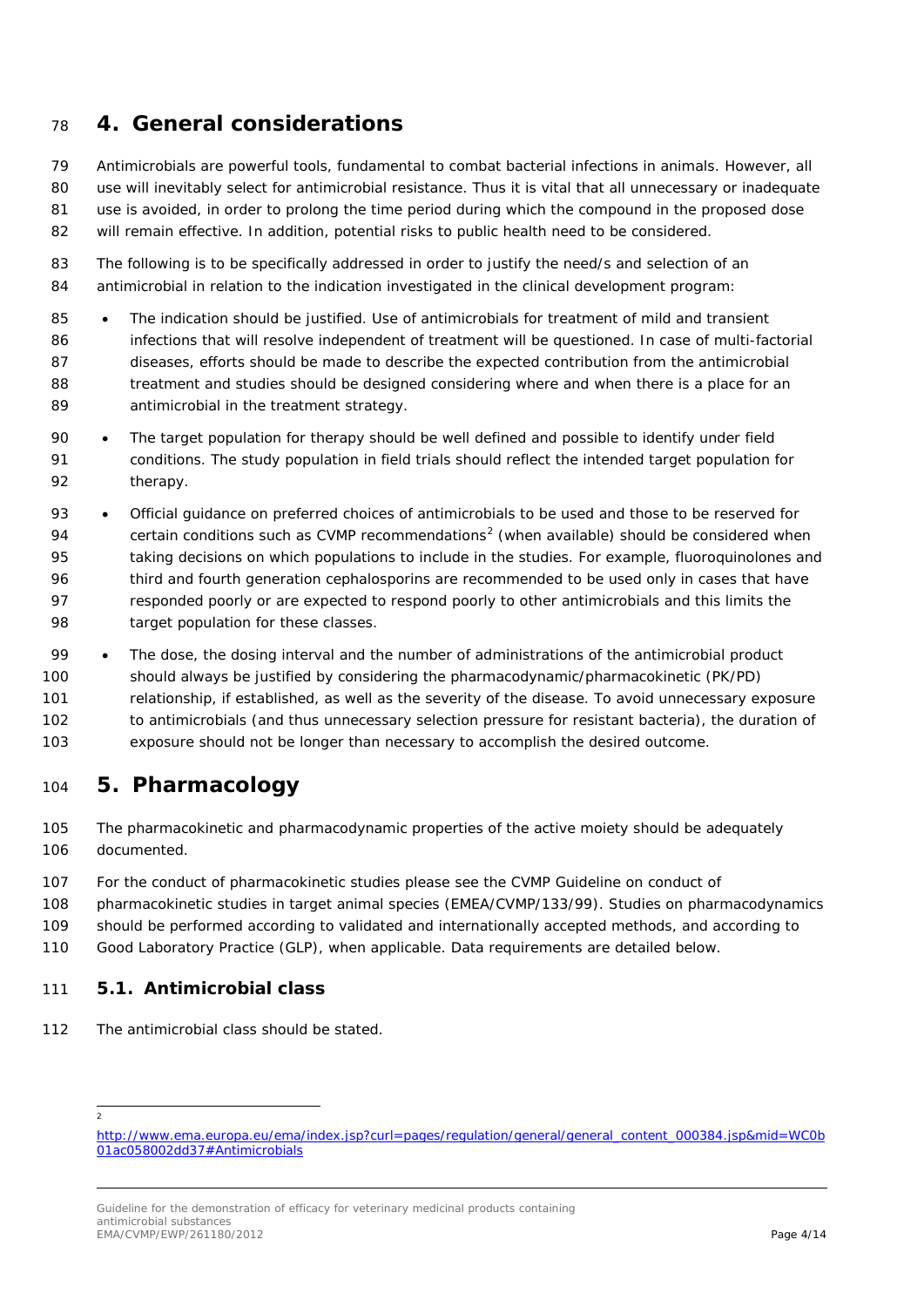#### <span id="page-4-0"></span>*5.2. Mode and mechanism of action*

- The mode and mechanism of action of the antimicrobial substance on the target bacteria should be reported.
- The spectrum of the antimicrobial activity of the substance should be defined. Naturally resistant
- bacterial species relevant to the intended use of the veterinary medicinal product should be reported.

#### <span id="page-4-1"></span>*5.3. Minimum Inhibitory Concentration (MIC)*

- 119 The minimum inhibitory concentration (MIC) is the lowest concentration (expressed in µg/ml or mg/l) of an antimicrobial substance which, under defined *in vitro* conditions, prevents the visible growth of bacteria. MIC values should be determined using accepted standardised methodology. Dilution
- methods, when available, should be used and the methods clearly described. However, it is recognised
- that to date standardised methodologies are not available for all organisms.
- MIC data should be provided for all target bacteria. A representative number of clinical isolates of each target bacteria should be collected, to allow detection of isolates with MICs deviating from the normal distribution of strains without any acquired resistance (wild type). For rare pathogens a lower number of isolates could be justified than for commonly encountered pathogens. The isolates of the target bacteria to be tested should have been collected within five years prior to the submission of the application. Isolates should be epidemiologically unrelated (not coming from the same episode of disease in the same herd or same animals) and constitute a representative sample from within the EU. For bacteria isolated from food-producing animals, selection of livestock farms should include units of different type, size and production intensity. The tested isolates should come from the animal subgroup(s) or production type(s) that are targeted in view of the indication (e.g., weaning piglets, veal calves etc.). The origin of the isolates investigated (animal species, condition, farm type, geographic area) and dates of collection should be stated.
- The susceptibility for antimicrobials varies not only between different bacterial species but also between strains and over time. The complete MIC distribution data for all isolates tested of each bacterial species should be reported in tables and if relevant, divided by subgroups (country, region, husbandry type, etc.). In case the MIC distribution indicates the presence of subtypes of bacteria with reduced susceptibility (bi or multimodal distribution), these should be further discussed and compared with already available (historical) data to allow conclusions to be drawn on acquired resistance. The subpopulation of less susceptible bacteria needs to be further characterized to allow for conclusions on whether it will be included in the intended population to be treated, or not. It is acknowledged that for historical data information of the full distribution may not be available. In such cases all available data 145 such as  $MIC_{50}$  and  $MIC_{90}$  should be provided.
- The data on MIC distribution should be interpreted using adequate interpretation criteria. The epidemiological cut-off value should be determined, if feasible, to define the population without any acquired resistance. The epidemiological cut-off value can be proposed as the clinical breakpoint. In case a population with reduced susceptibility is identified the applicant can suggest a clinical breakpoint (i.e. a MIC value under which the selected dose is shown efficient) deviating from the epidemiological cut-off value. Any such clinical breakpoint must be supported by microbiological, clinical and available PK/PD data and the dose should be selected accordingly (see dose finding below). In case reference is made to a clinical breakpoint established by an external institute or published in literature it should be demonstrated that this value is relevant for the product under study.
- It is recommended to include also major metabolites contributing significantly to the antimicrobial activity in the *in vitro* susceptibility testing.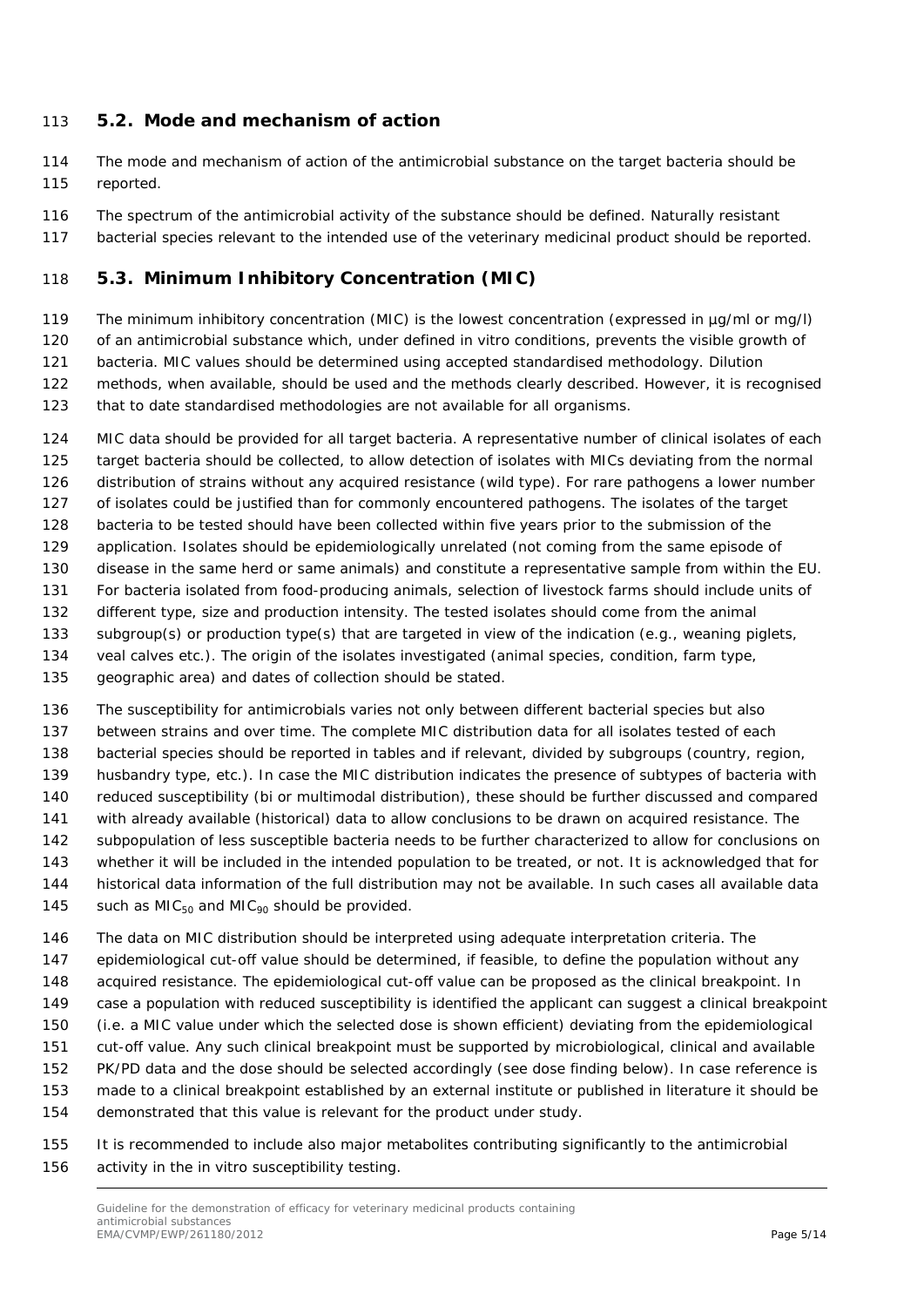#### <span id="page-5-0"></span> *5.4. Minimum Bacterial Concentration (MBC) and kinetics of bacterial killing*

 MBC is the lowest concentration of an antimicrobial substance (expressed in μg/ml or mg/l) which, under defined *in vitro* conditions, reduces bacterial counts by 99.9%.

Data on the kinetics of bacterial killing should be provided to characterize the action of the

- antimicrobial against the target bacteria and to demonstrate whether its antimicrobial activity is
- bacteriostatic or bactericidal and whether it is time-dependent (i.e. dependent upon the period of time,
- during which the concentration of the antimicrobial substance exceeds the MIC, but for which
- concentrations of several magnitudes of the MIC do not increase efficacy), concentration dependent
- (i.e. efficacy increases when administered at doses which confer concentrations several times the MIC) or co-dependent (i.e. which depends both upon concentrations above the MIC and the period of time
- during which the concentration of the antimicrobial substance exceeds the MIC). This can be bacterium
- or condition specific and data should be provided for different target pathogens when appropriate.
- Where available, publications providing information on the pharmacodynamic activity of the
- antimicrobial can be used as supportive information. Kinetics of bacterial killing should be performed
- according to validated and internationally accepted methods. The clinical relevance of claimed
- bactericidal activity against certain target bacteria should be discussed.

### <span id="page-5-1"></span>*5.5. Resistance*

- Isolates with MICs deviating from the normal distribution for a certain antimicrobial class should be
- tested for cross-resistance. Mechanisms of acquired resistance should be discussed.
- Cross-reference can be made to the information supplied in accordance with the VICH GL 27: Guidance
- on the pre-approval information for registration of new veterinary medicinal products for food
- producing animals with respect to antimicrobial resistance.

# <span id="page-5-2"></span>*5.6. Additional in-vitro studies*

- Additional *in vitro* studies may include an investigation of possible synergy or antagonism, post-
- antibiotic effects and, for certain antibacterial agents, an estimate of the rate of selection of resistant
- mutants and how concentrations above the MIC may affect or prevent mutations. The methods for
- additional studies should be well described and the clinical relevance of the obtained results should be 185 iustified.
- 186 Some environmental factors (e.g. pH,  $O<sub>2</sub>$ , inhibitors, cation concentration) may influence the
- antimicrobial activity at certain sites of infection and biological fluids. When available and if relevant to
- the proposed indications for use of the antimicrobial substance, these data should be reported. The
- clinical relevance of the environmental factors should be discussed.

# <span id="page-5-3"></span>*5.7. The pharmacokinetic/pharmacodynamic (PK/PD) relationship*

- To be effective, the dose of an antimicrobial agent must be selected considering the susceptibility of the target bacteria. Therefore, for all compounds with systemic activity, the MIC data collected should
- be compared with the concentration of the compound at the relevant biophase following administration
- at the assumed therapeutic dose as recorded in the pharmacokinetic studies.
- Based on *in vitro* susceptibility data, and target animal PK data, an analysis for the PK/PD relationship
- may be used to support dose regimen selection and interpretation criteria for resistance. In
- circumstances in which it is not feasible to generate extensive clinical efficacy data (e.g. in rare types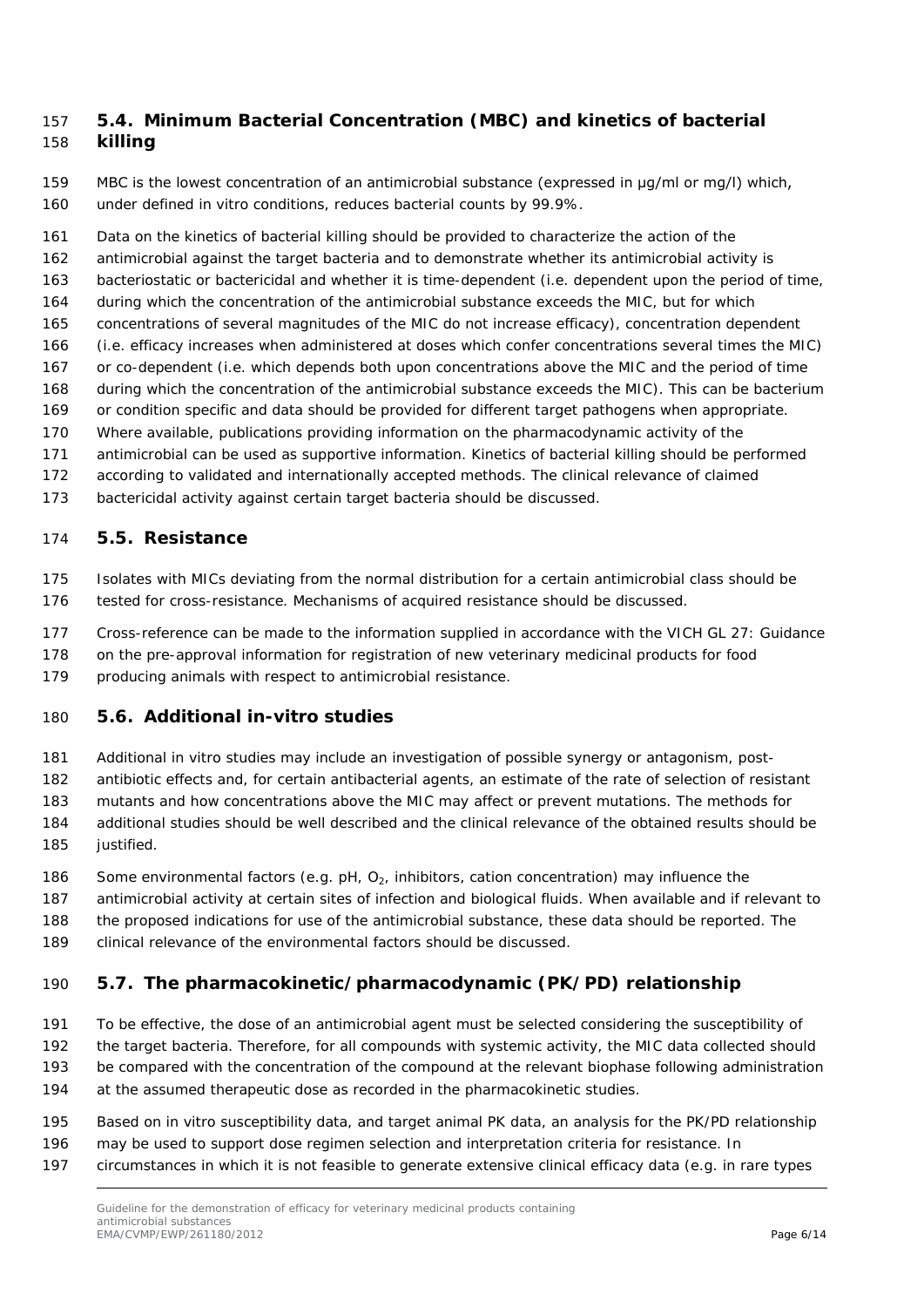- of infections or against rare types of pathogens, including multidrug resistant pathogens that are rarely encountered) PK/PD analyses may also provide important supportive information on the likely efficacy
- of the test antibacterial agent.
- 201 The overall assessment of the PK/PD relationship should be sufficiently comprehensive to assess with reasonable confidence whether or not the test antibacterial agent, when used at an adequate dose regimen, would show clinical efficacy against claimed target pathogens that appear to be susceptible *in vitro*.
- It is acknowledged that the PK/PD analyses will be based on PK data obtained from healthy or
- experimentally infected animals. Nevertheless, the sponsor is encouraged to collect PK data from naturally diseased animals using population kinetic models. Knowledge of kinetic variability
- considerably increases the value of the PK/PD-analysis.
- In some cases where the PK/PD relationship is well established using validated models, it may be
- possible to omit dose-determination studies and to evaluate in a clinical trial the efficacy of one or a
- very few regimens. However, to be acceptable the choice of the PK/PD parameter considered as best
- predictive of efficacy must be prospectively justified by independent data. In addition, the use of PK/PD
- to predict the optimal duration of treatment is not well established at present and sponsors should
- consider whether preliminary regimen-finding studies are needed to identify a suitable duration of treatment for any one indication.
- 216 Currently the most commonly used parameters to express the PK/PD relationship are  $C_{\text{max}}/MIC$
- (maximum concentration in serum or plasma/MIC), %T > MIC (fraction of time during which the
- concentration exceeds the MIC) and AUC/MIC by convention referred to as AUIC (area under the
- inhibitory concentration time curve). Use of free (unbound) fraction is normally required for calculation of PK/PD parameters.
- PK data from other matrices than plasma might be used provided there are validated models available.

# <span id="page-6-0"></span>**6. Clinical studies**

#### <span id="page-6-1"></span>*6.1. General Principles*

- It is recommended to conduct preclinical and clinical studies according to Good Laboratory Practice (GLP) and/ or Good Clinical Practice (GCP). In case GLP and/or GCP is not applied, traceability and integrity of data should be adequately guaranteed by other means. For clinical field trials, GCP status is
- required.
	- All studies should be controlled studies and the choice of control should be justified. When conducting pre-clinical studies, the "3R-principles" (replacement, reduction, refinement) should be considered.
	- Clinical trials should cover each proposed indication and bacterial species in each target animal species
- claimed. The number of clinical trials will depend on the type of veterinary medicinal product and
- 232 nature of the disease. Several controlled trials are generally required dependent on the size and quality of studies conducted.
- Appropriate statistical methods should be used (see CVMP Guideline on statistical principles for veterinary clinical trials, CVMP/EWP/81976/2010).
- The product formulation used should be the one proposed for authorisation. Any deviation should be
- 237 iustified. If the formulation used in the field trials differs from the final formulation, the relative
- bioavailability should be documented.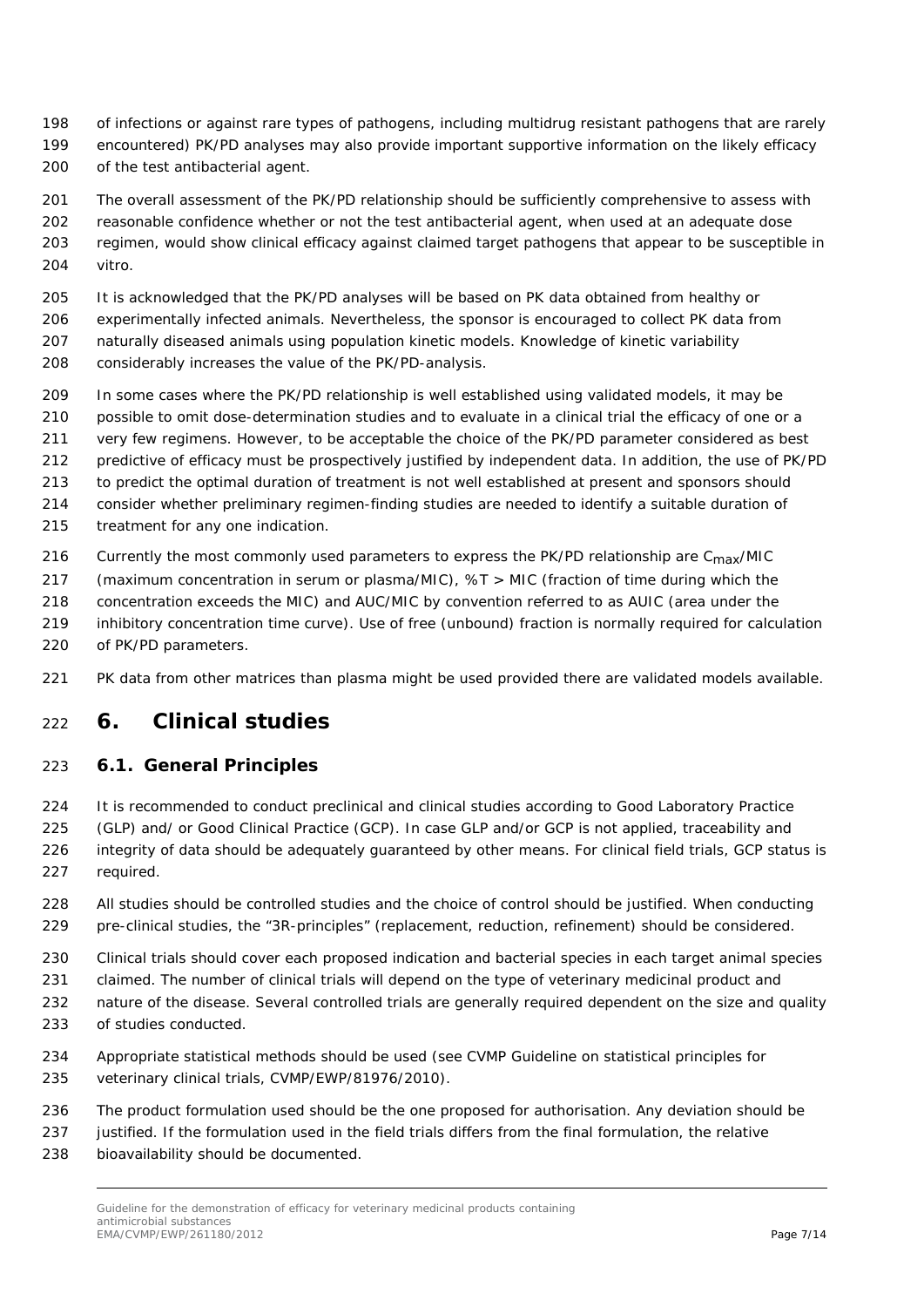- The method of determining the disease and clinical condition of the animals should be appropriate and fully described. Whenever possible, established methods for diagnosis should be applied.
- Principally there are three different kinds of claims:
- For **treatment** claims the VMP should only be administered after the onset of clinical signs and only clinically affected individuals are to be treated.
- **Metaphylactic** claims are when in addition to treatment of clinically affected animals there is a need for administration of an antimicrobial to other animals in the same group, still clinically healthy but likely to be infected due to close contact with diseased animals.
- **Preventive** claims refer to administration of a VMP to healthy animals to prevent infection.

#### <span id="page-7-0"></span>*6.2. Dose-determination studies*

 Detailed information about an adequate therapeutic scheme for each bacterial species and claim should be collected from experimental studies performed under controlled conditions. Dose determination studies encompass dose level, dosing interval and number of administrations. They are important to ensure efficacy of the product without unnecessary exposure to the compound.

- Dose determination studies should always include a negative control. Appropriate measures should be applied to ensure animals welfare.
- Where possible, experimentally induced infections should be used in the dose-determination studies. The origin and *in vitro* susceptibility of the strains used in the study should be presented (see section 5.4). The susceptibility should be representative of the bacterial population against which treatment is aimed to be effective. In case a claim is made against bacteria with reduced susceptibility relative to the wild type distribution this should be taken into account when selecting the test strain. In case 260 several primary pathogens will be included in the sought indication (e.g. bovine respiratory disease);
- 261 dose determination should be based on the least susceptible species as evident from relevant data. In
- case this is not possible due to lack of established experimental model conclusive information
- regarding the treatment effect for the least susceptible species needs to be presented from dose
- confirmation and/or clinical studies. The validity of the experimental models used should be justified
- with regard to their capability to establish infection and cause clinical disease similar to naturally
- infected animals. In case of therapeutic treatment claims, the drug administration should not be
- initiated before the clinical signs relating to bacterial infection are observed.
- If no experimental model is available and study conditions are well controlled, naturally infected animals can be used.
- It is recommended to include PK data in dose finding studies to allow the recorded effects to be related not only to dose but more specifically to time-concentration curves during treatments.
- Usually three levels of dosage of the veterinary medicinal product should be tested, preferably using the final formulation.
- Consideration should be given to testing different dosing intervals and different number of
- administrations. If it is not feasible to perform studies to explore different dosing strategies, the
- recommended dosing interval and treatment duration could be justified on basis of the time course of
- 277 disease progress. In addition, the PK and PD characteristics of the active substance should be
- considered, including considerations of the balance between sufficient efficacy for the target bacteria
- species and the risk for resistance development. When available, data from published clinical studies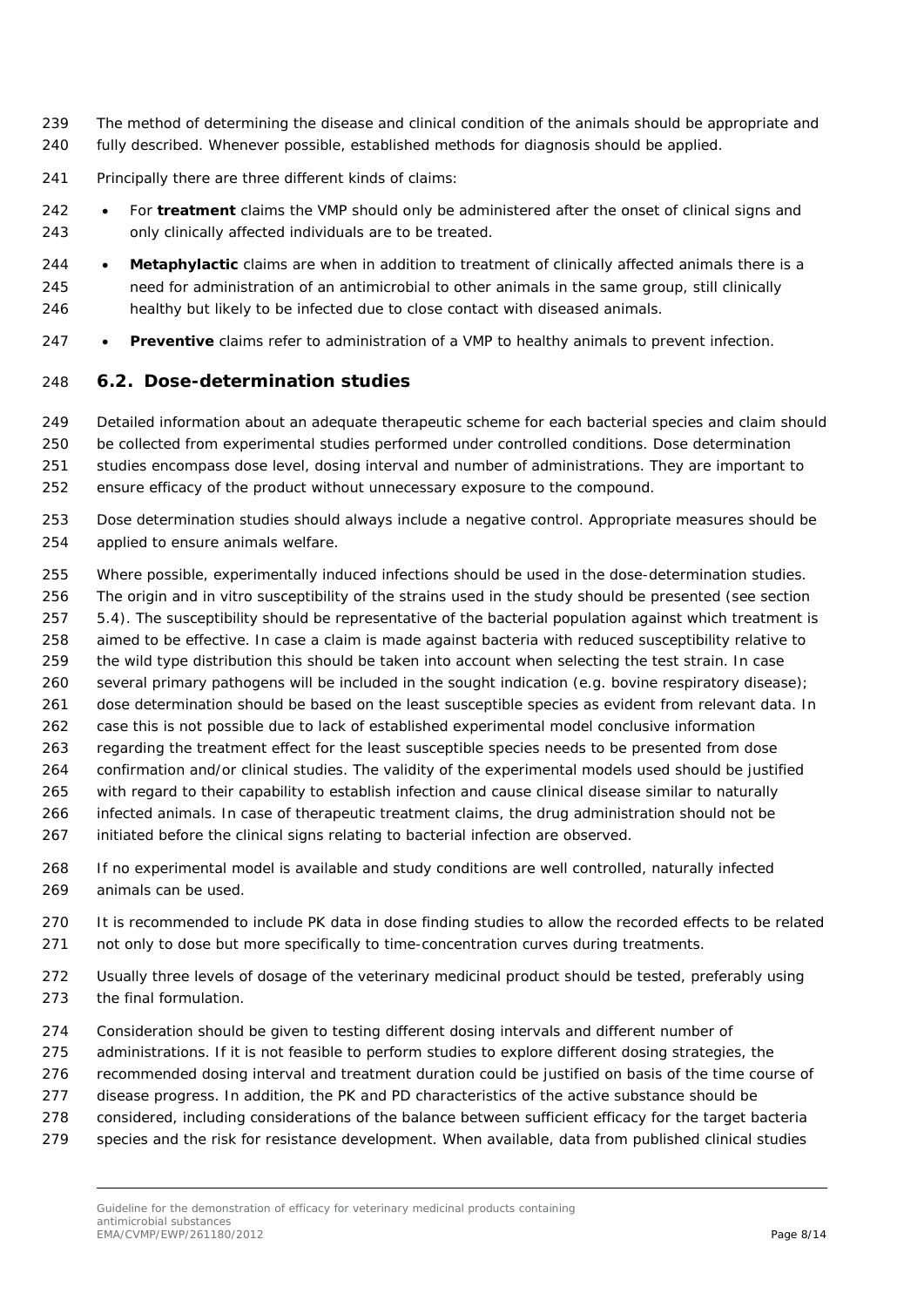- comparing different regimens for a similar product/drug class may be used to support the need for a certain duration of exposure.
- Efficacy endpoints should include the clinical and bacteriological response as determined by use of
- appropriate clinical, post mortem and bacteriological diagnostic methods, and the determination of
- mortality rate. The endpoints (primary and secondary) used should be justified in relation to the
- disease and substance under study. Observations should be collected repeatedly before, during and
- after treatment. The time of response assessment should be selected so as to distinguish between the
- effect of the treatment and the natural course of the disease.
- Statistical comparisons between different dose levels groups and the negative control group should be
- 289 provided if possible, although it is acknowledged that dose determination studies are often not dimensioned to generate statistical support and thus conclusions are often based on descriptive
- information.
- From the results of dose-determination studies, the applicant could decide upon an appropriate dosage regimen which should be pursued in confirmation studies and subsequent field trials.

#### **Locally acting products**

 The dosing regimen should be substantiated also for locally active products. In the case of formulations applied directly to the infection site and which do not undergo significant dilution, a justification can be sufficient, taking into account the product strength, the formulation and *in vitro* susceptibility data for the target bacteria. In other cases, such as e.g. locally active products for the gastro-intestinal tract clinical dose finding studies should be performed as detailed above. Notably, the extent of systemic absorptions is one aspect limiting the upper dose for a locally active compound. For details on intramammary products, please see the CVMP Guideline for the conduct of efficacy studies for intramammary products for use in cattle (EMEA/CVMP/344/99-FINAL-Rev.1) Regarding systemically administered products intended to combat a localized infection (e.g. metritis) the dose should be established according to recommendations given in the previous section.

#### <span id="page-8-0"></span>*6.3. Dose-confirmation studies*

- The aim of dose-confirmation studies is to confirm the efficacy of the selected dosage regimen in individual animals (treatment claims) or groups of animals (including metaphylaxis claims) under controlled clinical conditions. These studies can be performed using experimental models of infections but well controlled studies using naturally infected animals are preferred.
- The study should preferably include a negative control group. Sufficient rescue protocols need to be
- implemented to take account of any animal welfare concerns. For treatment claims, in case the use of
- a negative control is not possible an appropriate positive control may be acceptable provided internal validity and sensitivity of the study is ensured.
- - Efficacy criteria used to assess the outcome of disease and/or infection are similar to those for dose-determination studies. The primary endpoint(s) should preferably be the same as those intended for
- use in the field trials.
- Dose confirmation studies may allow for the assessment of relapse rate. Relapse rate, assessed by
- clinical and/or bacteriological endpoints as appropriate should be determined at a time point outside
- the period of pharmacologically active levels in the target tissue and where the condition of the animal
- could still be related to the effect of treatment whereas the risk for re-infection to have occurred is low.
- The time selected should be justified in this respect.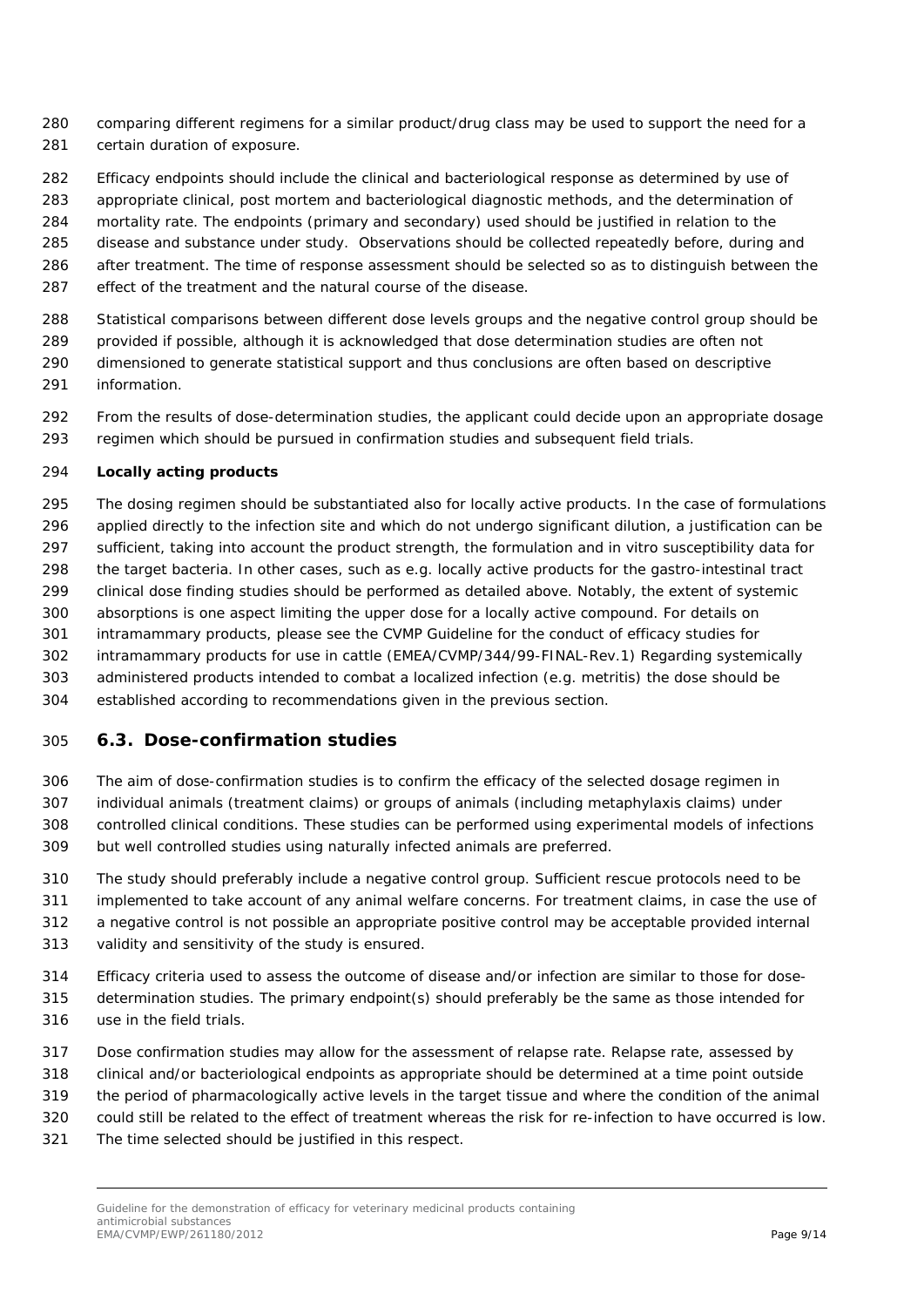- It can be acceptable to waive dose-confirmation studies provided all of the following criteria are fulfilled:
- 324 the conditions of the dose determination studies are representative of the field conditions in terms of the type of infection and the animals involved,
- the susceptibility pattern for any challenge strain used for dose determination is relevant for the field situation,
- 328 a clear dose-effect relationship is documented as supported by adequate dose determination data,
- the dose determination data allows for the selection of one appropriate dose level,
- the dosing interval and the number of administrations is adequately justified.
- At least one dose confirmation study must be presented in case dose finding is based on *in vitro* PD data only.
- For group/flock medication composition, intake and also variability in feed/water intake should be
- considered when confirming the dose. Alternatively, population PK/PD models (such as Monte Carlo
- <span id="page-9-0"></span>simulations) based on data from field trials could be used for this purpose.

#### *6.4. Field trials*

#### <span id="page-9-1"></span>**6.4.1. Study design and population**

- Field trials should be multicentric, randomized, blinded and controlled, and conducted in naturally
- infected animals. For a given indication, the study population should be well defined, and
- representative of the intended target population for therapy. This includes considerations regarding
- housing conditions, production forms and geographical location. Furthermore the sample size should be
- justified See point 4 general considerations, above and the CVMP Guideline on statistical principles for
- veterinary clinical trials (reference list).

#### <span id="page-9-2"></span>**6.4.2. Control**

#### **Negative control**

- Including a placebo or an untreated control group may be of value in conditions with high self-cure
- rate since the risk for erroneous conclusions is high in these situations. Negatively controlled studies
- can be useful when there are no approved products for the indication in question to serve as control, or in the case of treatment of infections with bacteria resistant to previously authorized substances. A
- negatively controlled study is always necessary to support a prevention claim and in some situations
- also to gain support for a metaphylactic claim (see separate sections). Blinding of the study needs to
- be ensured through appropriate study design measures such as placebo treatment.
- The welfare of animals in the study must be given the highest priority, e.g. through the establishment of appropriate exit clauses and rescue protocols.

#### **Positive control**

- A positive control should be a product authorised under Council Directive 2001/82/EU, as amended, for
- the same indication. The applicant should justify that the chosen control can be considered as an
- effective treatment for the target indication. Use of the chosen control product should be justified
- based on information about the susceptibility of the target pathogens for the compound.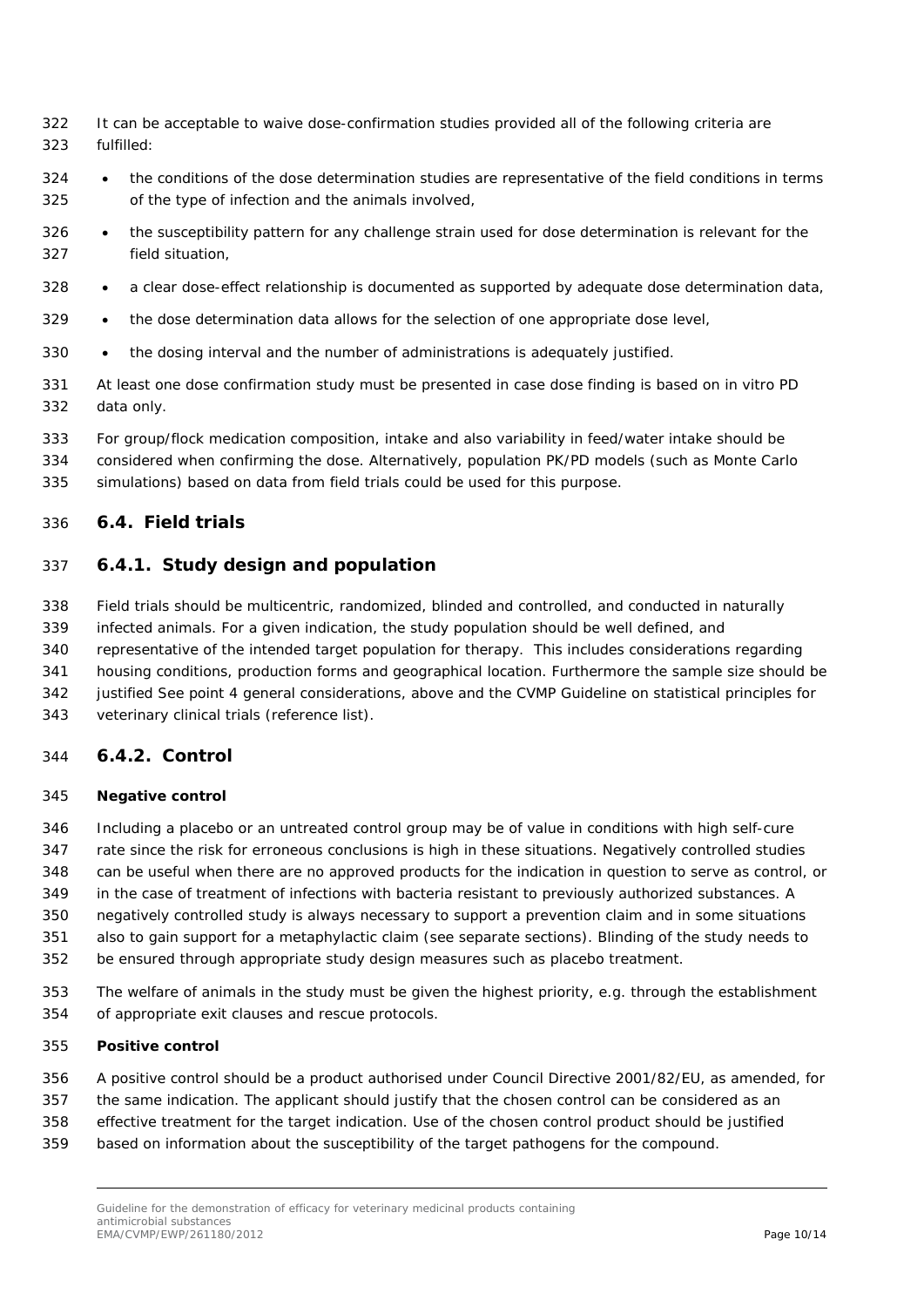- Susceptibility of the target pathogens might differ between regions and over time. Products for which
- recent susceptibility data suggest that posology may be inadequate for the infection under study, or
- products where posology differs between member states should be avoided. A comparator should
- always be used according to the label instructions.
- Since it is of vital importance that the positive control is appropriate it is recommended that advice is sought from the authorities if the relevance of the tentative control product is uncertain.
- When a study is performed to explore non-inferiority of the test product, appropriateness of the study
- design should be ensured and the non-inferiority limit should be pre-specified and justified from a
- clinical relevance perspective, according to the statistical principles outlined in the relevant CVMP
- Guideline (CVMP/EWP/81976/2010). It should further be ensured that the current study design is appropriate in the sense that it can be reliably expected that a recognized level of efficacy will be
- demonstrated for the control treatment.
- In case the aim is to demonstrate superiority as compared to a previously authorized product it has to
- be ensured that the positive control is a relevant treatment alternative for the current indication at the
- time of investigation (see above). This would include the presentation of susceptibility data for the
- control to ensure that any difference is not dependent on resistance development.
- A superiority trial with regard to an existing control product is a valuable means to support efficacy
- where the target population corresponds to clinical conditions of particular severity and where there is
- reasons to suspect that approved products would not be sufficiently effective.

#### <span id="page-10-0"></span>**6.4.3. Inclusion criteria**

- Clinical trials should incorporate strictly defined clinical and microbiological inclusion criteria as appropriate for the claimed indication. Susceptibility of the isolated bacteria to the test product (and to the control product, where applicable) should be tested *in vitro*.
- When the aim is to confirm efficacy against one or several specified bacteria, isolation of the target pathogen(s) from the animals or a representative proportion of them is required at the time of inclusion.
- In case individual bacteriological testing of all included animals is not feasible (e.g. herd treatment),
- the sample size should be large enough to allow confirmation of the etiological diagnosis with sufficient
- level of certainty. For those animals which are included on basis of clinical signs only, the causal
- relationship to the target bacterium should be made evident through appropriate clinical diagnostic criteria.
- The microbiological sampling technique used on all or a proportion of the study animals should be justified and valid in the sense that it accurately reflects the infectious status of the animal (see also section 6.4.4).
- The inclusion criteria should be selected to ensure that the study population reflects the intended target population in the best possible way. Any deviation should be justified in consideration of possible differences in clinical outcome between the two populations.
- In diseases characterized by presence of more than one bacterial species (e.g. metritis), inclusion may
- be based mainly on clinical signs. However, to support the clinical diagnosis samples should be
- collected from the animals or a relevant portion of the included animals to clarify which bacteria are
- involved in the disease process, and the susceptibility pattern should be tested *in vitro* for the most
- commonly occurring pathogens.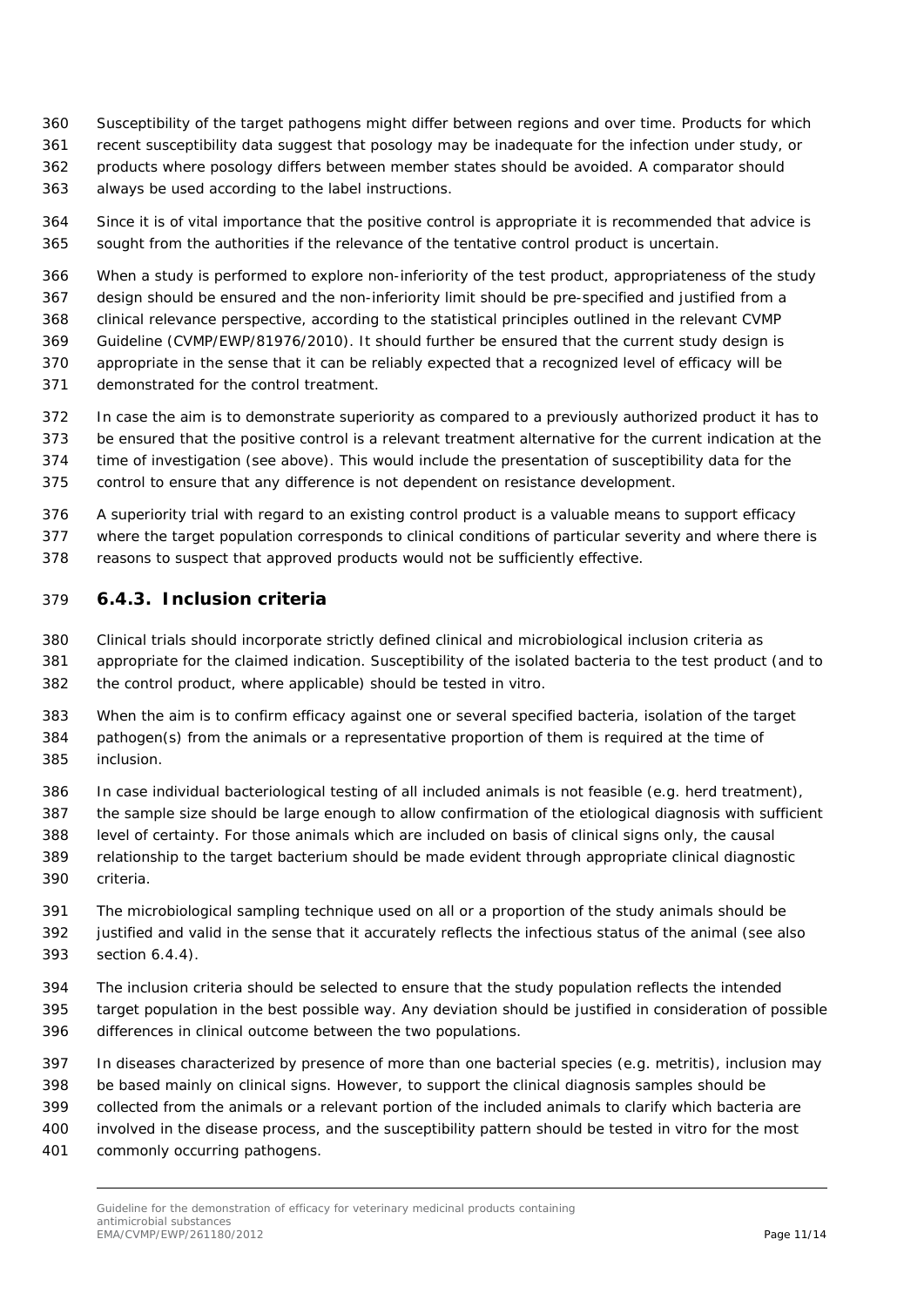#### <span id="page-11-0"></span>**6.4.4. Exclusion criteria**

 Animals where the effect assessment could be biased from any previous or concomitant treatment should be excluded from the trial. Appropriate and justified time intervals between previous treatment and study inclusion should be applied. Any other relevant exclusion criteria, dependent on infection to be treated, can be established. These criteria will help defining the target population in any future marketing authorisation.

#### <span id="page-11-1"></span>**6.4.5. Concomitant diseases**

 Information on concomitant viral, fungal or parasitic infections should be provided, where appropriate so that the impact on the study results of these potential confounding factors can be evaluated.

#### <span id="page-11-2"></span>**6.4.6. Endpoints and timing of efficacy assessment**

Response to therapy should be based on clinical response criteria and microbiological criteria as

- appropriate for the specific disease under study. The time points and methods to assess the effects of
- treatment in field cases should be explained and justified.
- The choice of the clinical endpoint is critical and determines the study design. The primary variable,
- also known as the primary endpoint variable, should be the variable capable of providing the clinically
- most relevant and convincing evidence directly related to the primary objective of the trial and a
- 418 justification in this respect will be expected.
- Clinical cure rate following appropriate diagnostic procedures is in most situations the preferred
- primary endpoint. However, depending on the epidemiology and pathogenicity of the disease,
- microbiological cure rate may also be highly relevant and sometimes necessary as a primary or co-
- primary endpoint. Support from relevant secondary endpoints will often be necessary to justify a claim.
- When efficacy assessment on an individual level is not applicable, such as in claims for chicken,
- treatment success is to be evaluated on group/herd level through relevant efficacy endpoints such as a
- change in mortality rate. Post mortem examinations including bacteriological sampling are necessary
- to explore treatment effect in these situations.
- To assess the final outcome, post-treatment follow-up should be performed for a sufficient time after
- the effects of treatment would be expected to have ceased i.e. when sub-therapeutic concentrations
- have been reached in plasma or target tissue. Clinical failures identified at time of primary effect
- assessment and at time of post-treatment follow-up should be addressed in detail. The timing of
- follow-up measurement should be appropriate to allow the detection of relapses (reoccurrence of
- clinical disease in initially clinically cured animals) related to insufficient effect of treatment but
- avoiding the inclusion of re-infected animals. A decision on appropriate timing should be based on data
- regarding treatment effect duration and information on the dynamics of the disease. Bacterial
- <span id="page-11-3"></span>sampling and susceptibility tests from clinical failures and relapses should be performed, if feasible.

#### **6.4.7. Special considerations for metaphylaxis claims**

- In outbreaks of infections in a herd/unit where the causative agent is known to spread quickly and
- cause clinical disease in a large proportion of the stock within a short time span, simultaneous
- treatment of clinically diseased animals and metaphylactic treatment of clinically healthy animals likely
- to be in the incubation phase due to close contact with diseased animals may be justified from an
- epidemiological point of view The objective would be to control disease spread and prevent further
- development of clinical signs in the group.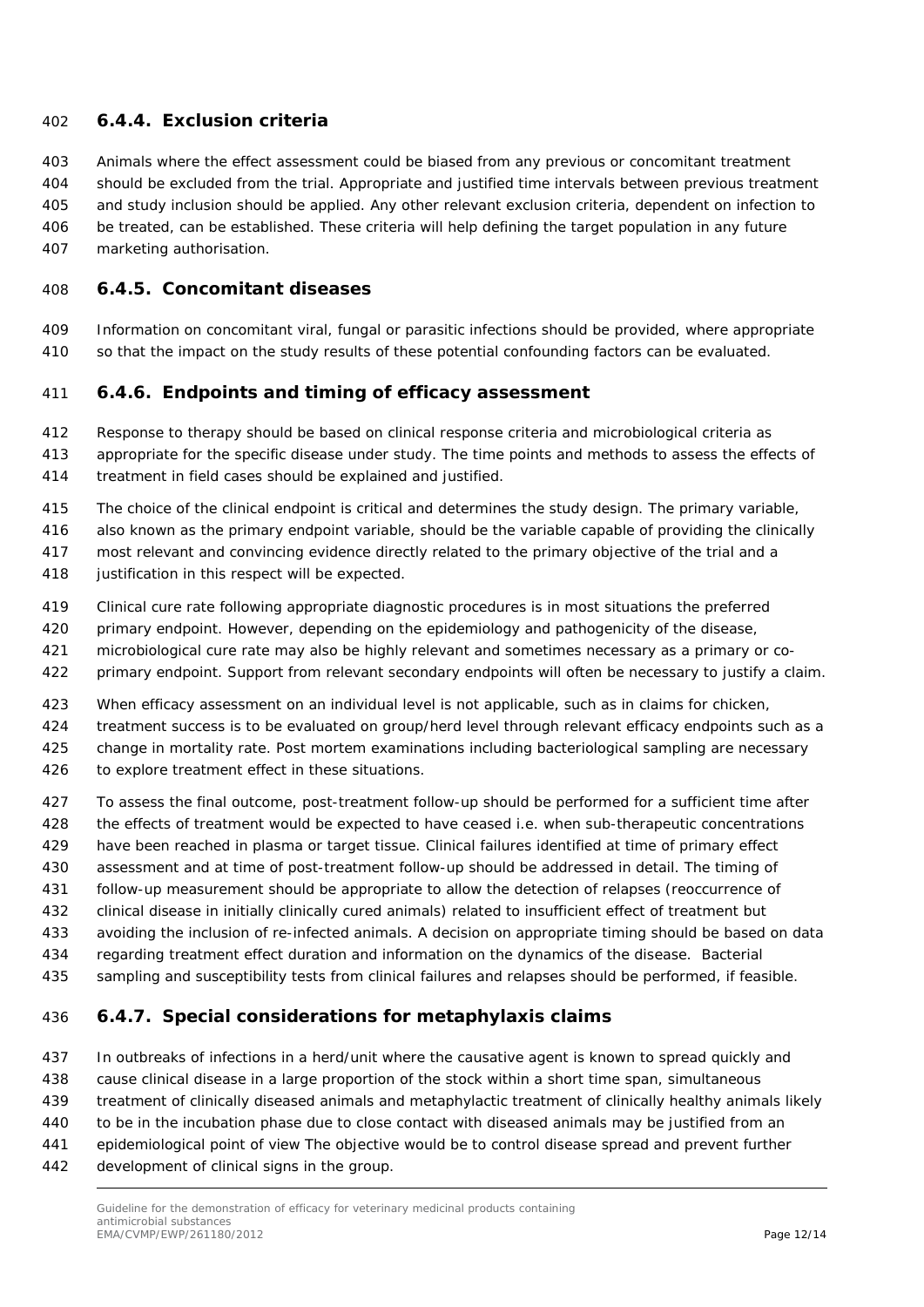- A metaphylaxis claim is only accepted in conjunction with a treatment claim and never as a separate
- indication. Some formulations (e.g. oral powders for drinking water) allow only a combination of
- treatment and metaphylactic claims as all animals will be treated independent of individual clinical
- status, whereas other formulations like injectables may be approved either for treatment or for
- treatment and metaphylaxis.

 In case the study formulation is to be used for group/flock administration only (such as oral powders for drinking water), standard principles for study design will be applicable (see above) using relevant efficacy endpoints to document treatment success. In cases where treatment and metaphylaxis cannot be distinguished due to the fact that individual monitoring of the health condition is not possible as may be the case for group treatment of e.g. chicken and fish, , a metaphylaxis claim will be accepted

- in addition to a treatment claim if convincing efficacy data on group level are presented.
- A metaphylactic claim can also be approved for animals in a group that are treated individually. The potential need for metaphylaxis will depend on the epidemiology of the disease under study. Efficacy of metaphylaxis does not need to be separately tested in a clinical trial in cases where it is made evident that treatment would effectively stop any further development of clinical cases. Bibliographic data documenting the disease characteristics and epidemiology may be used to support a metaphylaxis claim. In such cases the treatment effect would only have to be documented in clinically affected individuals and it could be assumed that the metaphylactic efficacy, defined by the same tentative endpoints, would not be less than efficacy of treatment of clinically affected animals.
- In cases where for a product intended for individual treatment insufficient information is available to support a metaphylaxis claim, clinical data should be provided. When designing such clinical studies the following should be specifically considered:
- The need for metaphylaxis should be discussed and the threshold for the initiation of metaphylactic treatment (e.g. the proportion of clinically diseased animals at a certain time point within a group) should be justified on epidemiological grounds and reflected in the clinical trial protocol.
- The primary endpoint should be the clinical health status of the animals as measured by appropriate parameters.
- 471 The estimated magnitude of effect should be justified from a clinical perspective.
- Non antimicrobial supportive treatment should be allowed in the treatment and the placebo group.
- The follow-up period should be sufficient to conclude on the efficacy for prevention of clinical disease in unaffected but treated animals.
- Well managed herds should be included to ensure that any observed positive effect of metaphylactic treatment is not related to poor management conditions.
- 477 Studies should be negatively controlled.
- 478 The effect of metaphylaxis and treatment may be documented in the same study. If so, efficacy must be recorded on individual level and treatment outcome should be presented separately for the two groups (diseased animals and animals with no clinical signs but at risk of developing clinical disease. In case the treatment effect is evaluated through comparison with an authorized product, a negative group needs to be included to evaluate efficacy regarding the metaphylaxis claim.